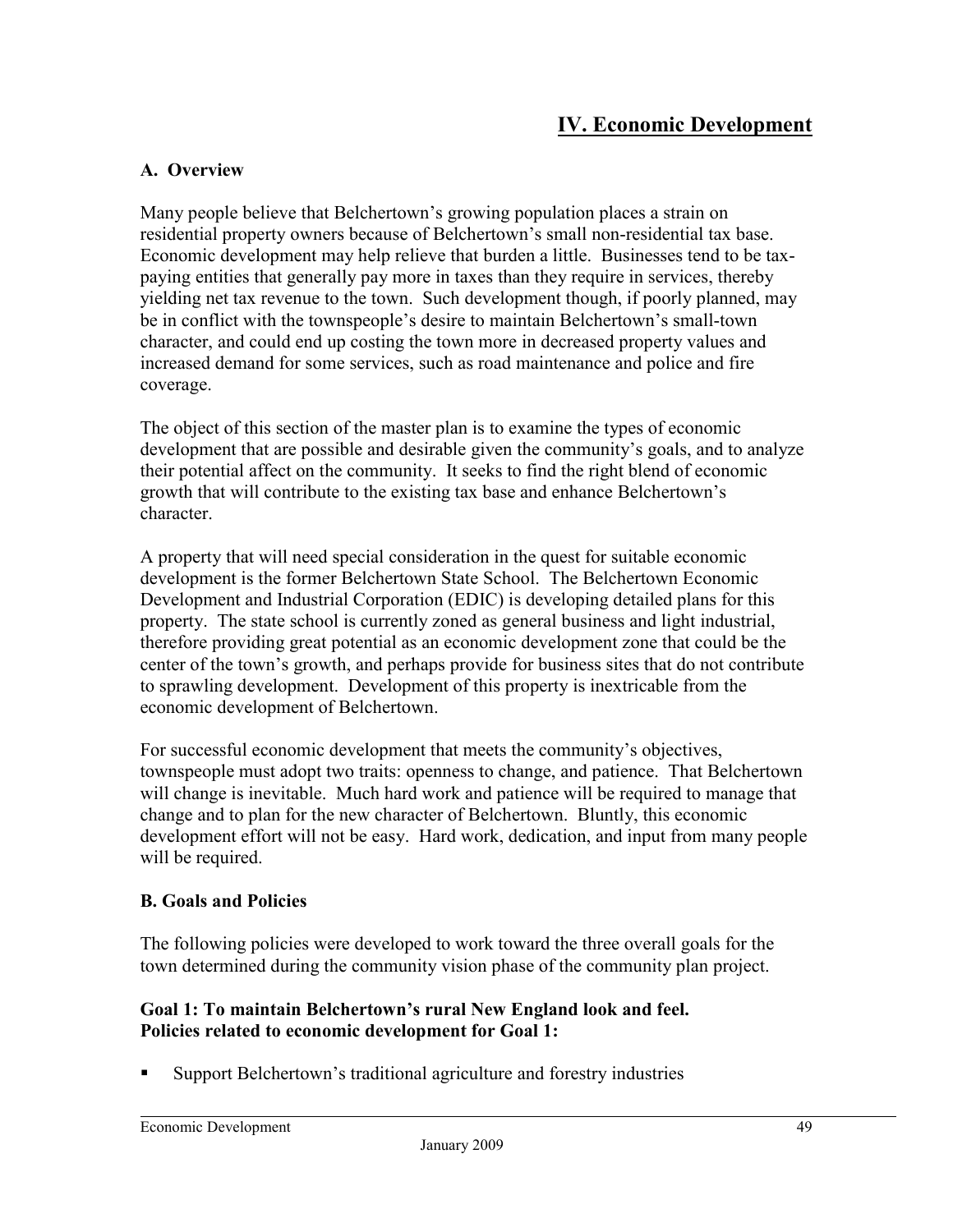Identify, prioritize, and plan to attract the types of businesses compatible with Belchertown's character and that would enhance its tax base

### **Goal 2: Manage residential construction to increase benefits to the community while lessening potential negative effects.**

# **Policies related to economic development for Goal 2:**

■ Encourage builders to buy and hire locally

#### **Goal 3: Evaluate and achieve business development that contributes to town life, and mitigate potential negative effects.**

# **Policies related to economic development for Goal 3:**

- Designate areas for non-polluting industrial activities where they can be adequately served by the infrastructure systems and be buffered from surrounding land uses
- Designate focal areas for shopping and service centers
- **Specify site plan and construction standards that support Belchertown's community** character
- Encourage mini-center type development rather than commercial sprawl that detracts from Belchertown's small-town character.
- **Provide the infrastructure necessary to serve the kinds of businesses Belchertown** wishes to attract in the places they fit best
- Encourage local entrepreneurial enterprises that provide the services required by the community
- **Promote home businesses with standards for parking, signs, hours of operation, and** other elements to avoid negative effects on the surrounding neighborhood
- Encourage "eco-tourism" in a rural setting

#### **C. Inventory**

#### **Community Description**

With over 50 square miles of land, Belchertown has the sixth largest land area of any community in Massachusetts. This rapidly growing community is close to both Amherst and Springfield and has experienced extensive residential development over the last two decades. The population was 12,968 in 2000. Mid-decade estimates have Belchertown's population at about 15,500. Belchertown consists primarily of singlefamily homes that are largely owner-occupied. Most new residents commute to work in other towns.

Belchertown is close to four of the major colleges comprising the region's Five College system. These colleges include Amherst College, Hampshire College, and the University of Massachusetts in Amherst, and Mt. Holyoke College in South Hadley. The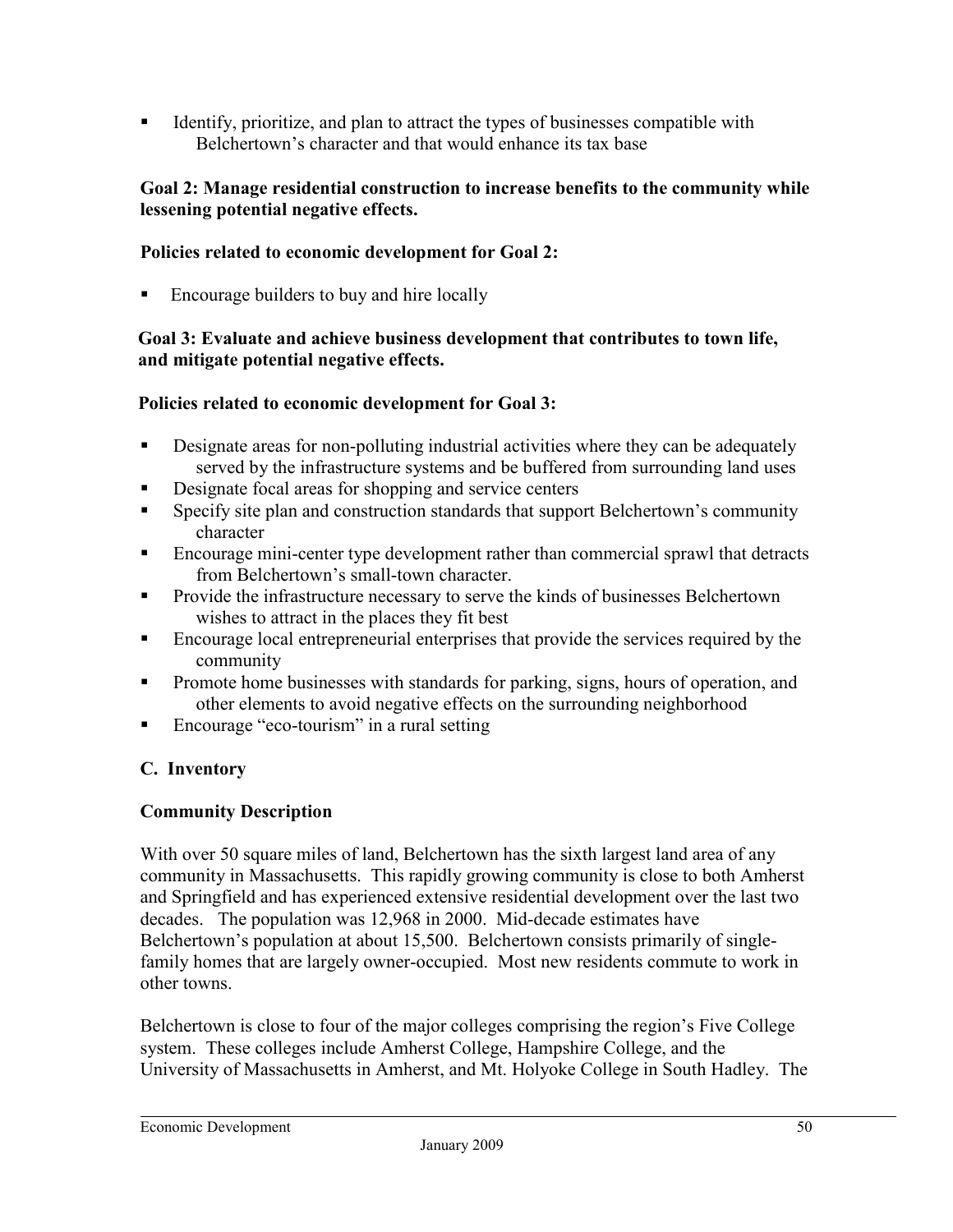breadth and scope of the resources represented by these institutions add significant potential to many economic development activities that can be complemented by these resources.

The following is a list of some characteristics that define Belchertown:

- Classic New England appeal with Town Common
- Belchertown State School property
- $\blacksquare$  High percentage of forestland
- 6th largest land area in Massachusetts
- Contains primary entrances for Quabbin Reservoir.
- **Proximity to Five Colleges**
- Commuting distance to Springfield and other metropolitan areas
	- $\sim$ 25 min. to Springfield,
		- $\sim$ 50 min. to Hartford,
		- $\sim$ 55 min. to Worcester,
		- $\sim$ 1.5hrs. to Boston
		- $\sim$ 2.75 hrs. to New York.
- $\blacksquare$  Excellent public schools
- Limited service by the Pioneer Valley Transit Authority's regional bus system
- Access to interstate highways
	- $\sim$ 10 miles from Rt. 90,  $\sim$ 15 miles from Rt. 91
- Limited existing commercial/industrial development
- Potential train access
- Skilled work force
- Growing demand for goods and services

# **Community Comparison**

The following data show Belchertown to be growing rapidly in comparison to its neighbors; only Amherst and Sunderland have a greater population per square mile. Belchertown is the largest geographically, and has the most public road mileage of our area. As of 1999, Belchertown had by far the greatest number of working age people, except for Amherst. Amherst is usually a statistical outlier because of its very high student population. This fact seems to have not changed by 2009. The number of jobs located in Belchertown is believed to be far fewer than the number of working age residents, which implies that working people must commute to jobs elsewhere. This also implies that potential new businesses could find local residents who might well fit their labor needs.

Belchertown's population of residents over age 60 is increasing. People in this group are generally regarded as the retirement age population, but may not necessarily be retired. Local jobs could provide opportunities for this group, perhaps increasing the number of home businesses and helping local merchants stay in business or expand, which in turn would maintain the character of the town.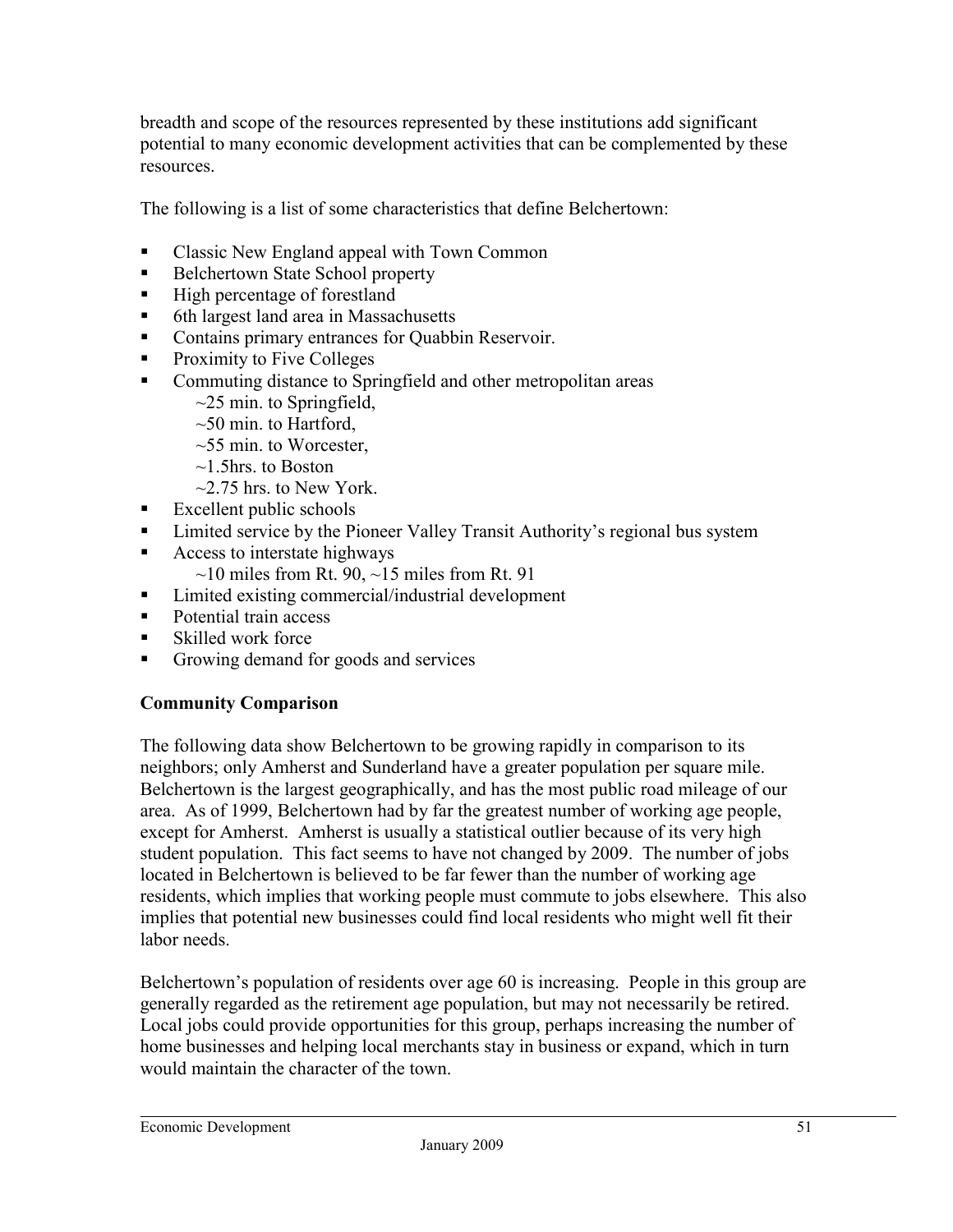### **Inventory of Belchertown's Current Business Development**

Considering Belchertown's accessibility and large amount of developable land, the town's current business base is limited and scattered. See Map 2, *Existing Business Parcels* in the appendix.

*Along Routes 9 and 21, removed from the town center:* Small-scale mixed highway businesses, including retail, service, and auto-related, are along these roadsides.

Along Routes 9 and 21 nearing the town center: Professional offices and retail businesses are in these areas. That Stop  $\&$  Shop opened in 2002 shows that larger retailers see a sufficient market to warrant investment. Route 21 south shows a similar trend.

| <b>Municipality</b> | 2006<br><b>Estimated</b><br>US<br><b>Census</b> | 2006<br>EQV/2006<br>US<br><b>Census</b> | <b>School</b><br><b>District</b><br>Type | Pop.<br>Per<br>Sq.<br>Mi. | 2000<br><b>Census</b><br>Labor<br><b>Force</b> | 1999<br>Unemployment<br>Rate | Land<br><b>SQ</b><br><b>Miles</b> | 2006<br><b>Public</b><br>Road<br><b>Miles</b> |
|---------------------|-------------------------------------------------|-----------------------------------------|------------------------------------------|---------------------------|------------------------------------------------|------------------------------|-----------------------------------|-----------------------------------------------|
| <b>AMHERST</b>      | 34,049                                          | 63,184                                  | K to 12                                  | 1,228                     | 20,102                                         | 5.3%                         | 27.72                             | 137.1                                         |
| <b>BELCHERTOWN</b>  | 14,103                                          | 92,583                                  | $K$ to 12                                | 267                       | 7,650                                          | 3.8%                         | 52.73                             | 157.02                                        |
| <b>GRANBY</b>       | 6,347                                           | 90.234                                  | $K$ to 12                                | 228                       | 3,446                                          | 3.3%                         | 27.86                             | 67.75                                         |
| <b>HADLEY</b>       | 4.812                                           | 183.359                                 | $K$ to 12                                | 206                       | 2,556                                          | 2.1%                         | 23.31                             | 83.63                                         |
| <b>HATFIELD</b>     | 3,261                                           | 140.537                                 | $K$ to 12                                | 204                       | 1.948                                          | 1.0%                         | 16.02                             | 59.43                                         |
| <b>MONSON</b>       | 8,792                                           | 80.464                                  | K to 12                                  | 199                       | 4,383                                          | 2.6%                         | 44.28                             | 112.58                                        |
| <b>PELHAM</b>       | 1,403                                           | 106.581                                 | Local Elem                               | 56                        | 829                                            | 2.3%                         | 25.07                             | 45.98                                         |
| <b>SUNDERLAND</b>   | 3,774                                           | 93.147                                  | Local Elem                               | 262                       | 2,377                                          | 3.5%                         | 14.39                             | 46.32                                         |

# Figure 32: Socioeconomic Community Comparison

Source: Mass. Department of Revenue (look under Municipal Data Bank then under Community Report Builder then choose Community Comparison Report) Date: 08/17/06

#### Figure 33:

| <b>Commuting Patterns</b>                    |       |  |  |  |
|----------------------------------------------|-------|--|--|--|
| Total Respondents: Workers 16 years and over |       |  |  |  |
| Drove alone                                  | 84.8% |  |  |  |
| In carpools                                  | 10.4% |  |  |  |
| Using public transportation                  | 0.8%  |  |  |  |
| Using other means                            | 0.4%  |  |  |  |
| Walked                                       | 1.3%  |  |  |  |
| Worked at home                               | 2.3%  |  |  |  |

Source: U.S. Census; Date: 2000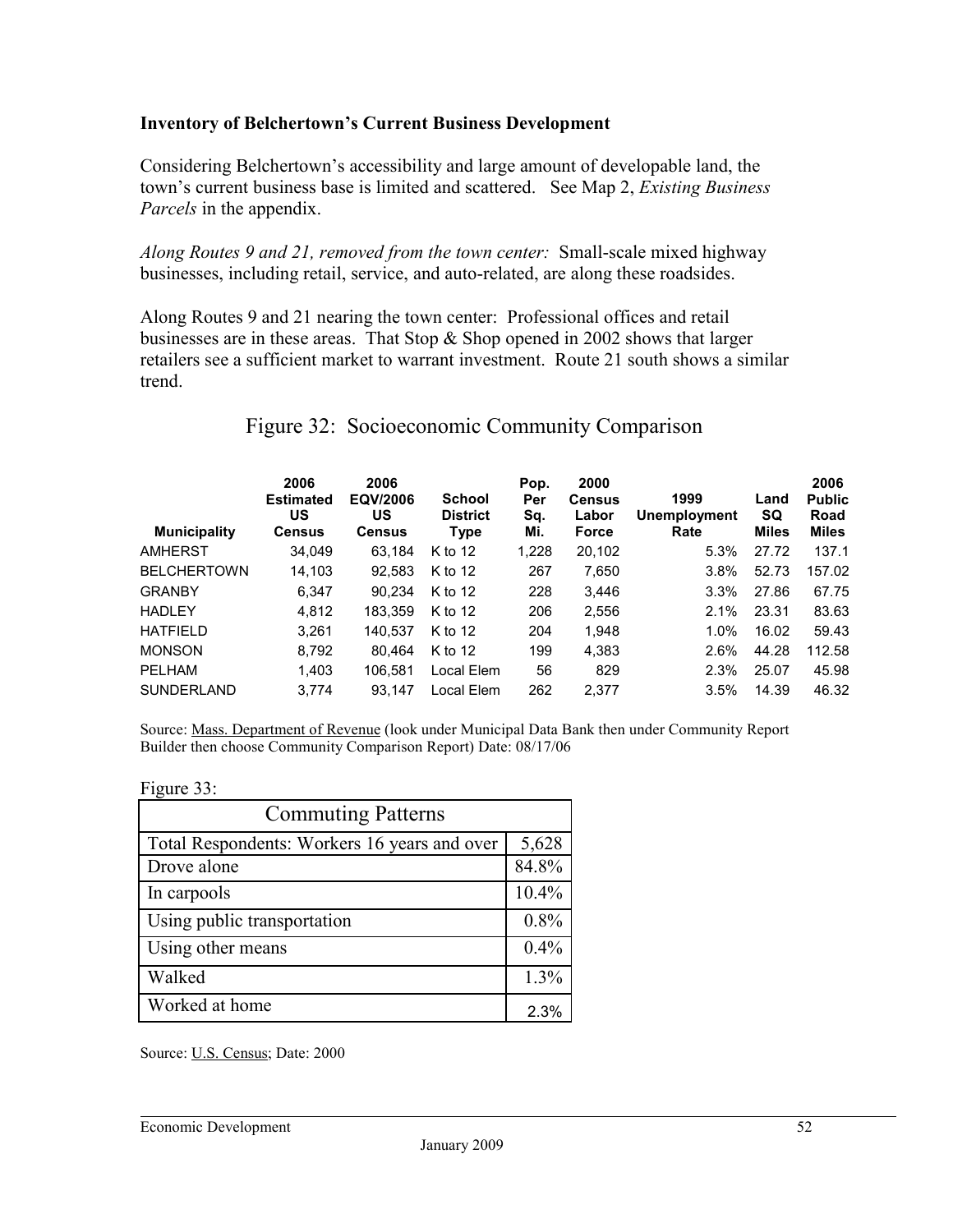*Around the town common*: The basic type and mix of businesses is similar to those in the rest of the town center, but the scale and design are different. Here small scale and historic appearance set the tone for the town common, which the community regards as the heart of Belchertown.

*Former Belchertown State School property:* The vacant campus is the "big unknown" regarding Belchertown's business base. The state school once employed over 1,000 people.

*Manufacturing:* The main manufacturing operations in Belchertown are two pressure treatment plants near the center, a wire manufacturer on Stadler Street, an electronic LED sign maker on Mill Valley Road, and an insulation plant in Bondsville. There are several small operations, including saw milling, and some cottage industries.

*Golf courses:* As of early 2008 there is one golf course, located off Mill Valley Road, Route 181. This is a scenic 18-hole course with a slope of 130 and a rating of 72.2. A second eighteen-hole course has been started off Chauncey Walker Road, Route 21. The front nine holes have been completed and the back nine are mostly finished. The development of this course has paused while more financing is sought.

*Home Occupations:* As shown by the following chart, by far the greatest numbers of businesses in Belchertown are those categorized as Home Occupations.

| <b>Belchertown Business Certificates</b> |                                                                                                     |  |  |
|------------------------------------------|-----------------------------------------------------------------------------------------------------|--|--|
| Date                                     |                                                                                                     |  |  |
| Total Sept. 17,<br>2001                  | 292 Total Certificates                                                                              |  |  |
|                                          | 187 of these are home businesses (i.e. the<br>business address matches the owner's home<br>address) |  |  |
|                                          | approx. 32 of the home businesses relate<br>to construction and landscaping                         |  |  |
| Total Jan. 8, 2007                       | 516 Total Certificates                                                                              |  |  |
|                                          | Estimated that most are home businesses                                                             |  |  |

Figure 34:

Source: Belchertown Town Clerk

Sample home occupations from the business certificate list are:

farming, logging, tree removal auto service real estate construction, painting, landscaping, inspection, electric day care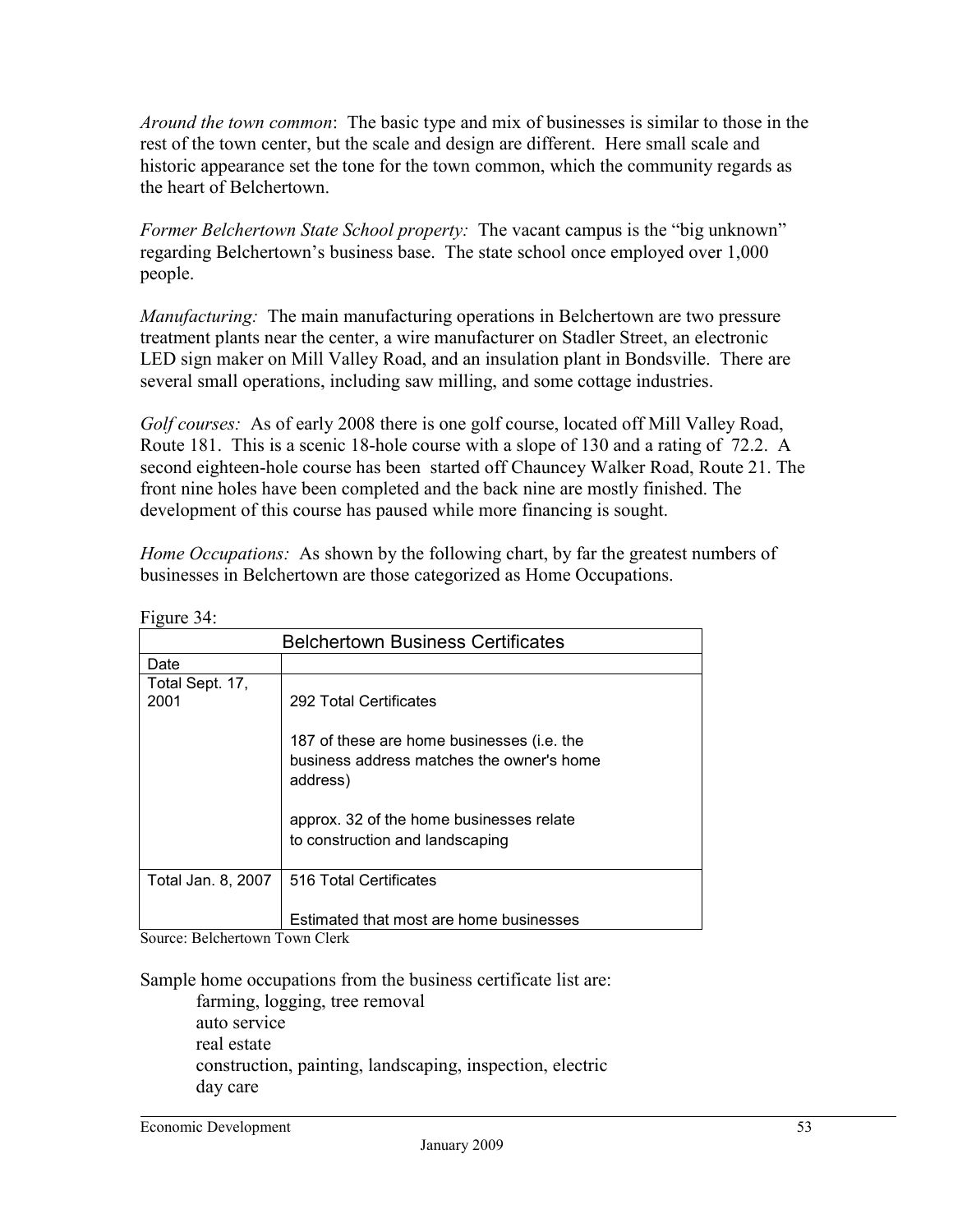computer services pet grooming civil engineering graphics nursing, massage, behavior specialists movers artist, photographer, interior design bookkeeping hair stylist translation

*Agriculture, forestry, and related businesses:* By far the largest area of land used for business in Belchertown is for agriculture and forestry. Belchertown has several small cattle operations, a horse farm, several Christmas tree farms, and other wood lots. Large acreage is devoted to hay fields and feed corn. The New England Small Farm Institute and the University of Massachusetts Horticultural Station are two large public holdings of active farming activity. Businesses that support agriculture include loggers, and a log transfer, sorting, and shipping facility. Earth removal is usually included as resource extraction. Belchertown has two fully-commercial sand and gravel operations located just off Route 9, one in the northwest and one in the east.

In summary, the current profile of business activity other than home-based is predominantly retail and service for the residential community, with vestigial agriculture, and minimal manufacturing activity.

# **Current Zoning Bylaw Districts as They Relate to Economic Development**

Existing zoning districts reflect Belchertown's scattered business pattern. General Business is located along Route 9, some outlying but mostly closer to the Route 9 and 202 intersection. At the Amherst line is another area of General Business, but there is neither sewer nor water service there. Other business districts are across Route 21 and 202 from the state school, and farther south at the Routes 21 and 202 intersection.

The town Planning Department reports that the current pattern and extent of parcels zoned for business activity presents a problem. Until recently, businesses that wanted to expand or locate in Belchertown could not find properly zoned, developable land that is large enough.

#### **Current Utilities as They Relate to Economic Development**

Belchertown has limited areas served by sewer and water. The town center is served by the sewage treatment facility on the former state school property. The commonwealth turned this over to the town when the state school closed. The town's water supply is from wells near Jabish Brook near Johnson Street. Bondsville in southern Belchertown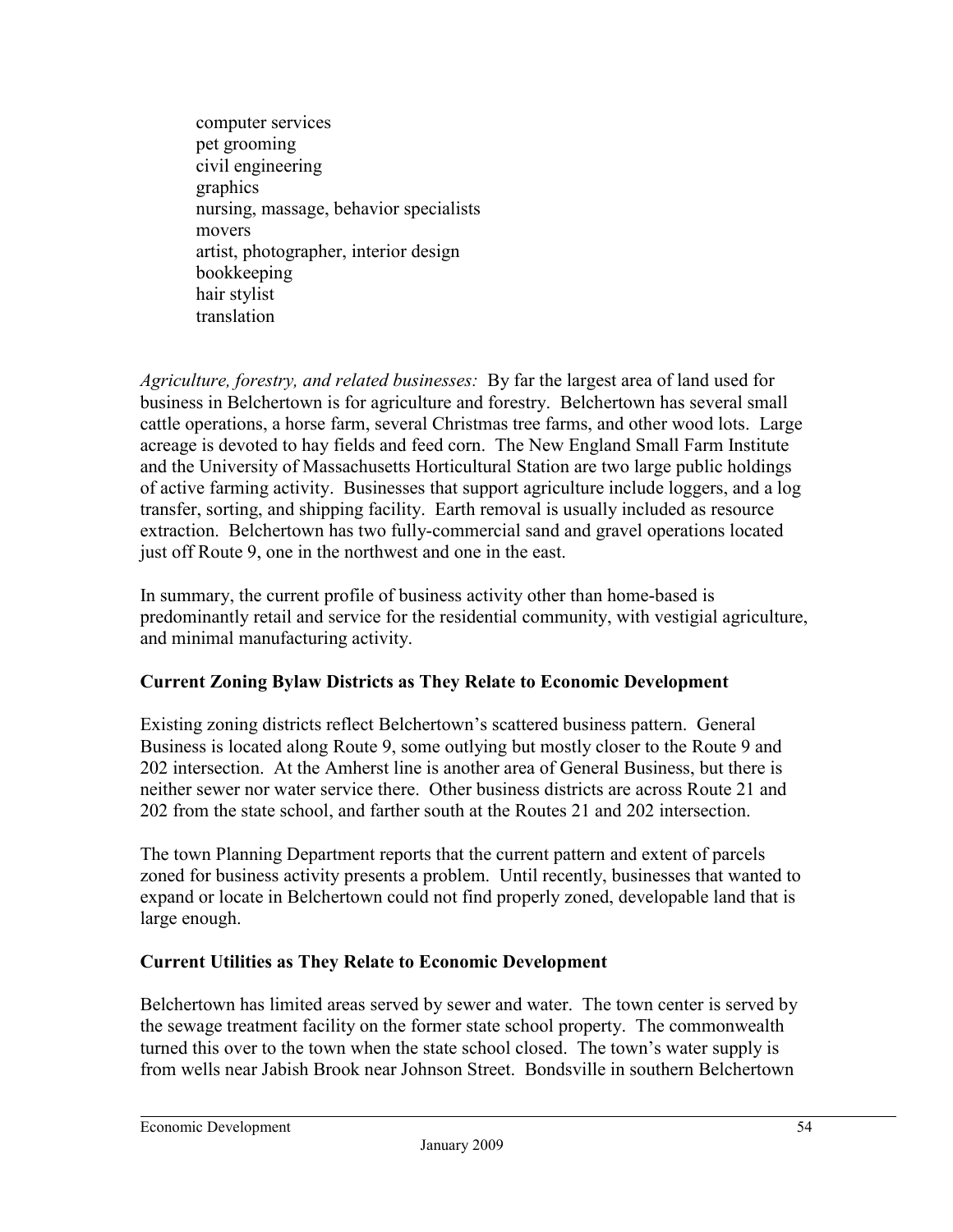has sewer and water from the Bondsville Fire and Water District. This is an interlocal agreement, because that village straddles the Palmer town line. Sewer does not serve the business area along Route 9 at the Amherst town line, but part of it does have Amherst water. The water agreement was adopted in 1979. Amherst water serves Old Amherst Road, northern Warren Wright Road, and a short section of North Street to the town line. An interlocal agreement with Amherst could extend sewer service to improve the business sites in that highly visible location.

# **Types of Business Development That Might Fit in Belchertown**

*Forestry, Farming and Agriculture.* Belchertown has an agricultural history, and these economic activities are the ones that most contribute to Belchertown's traditional rural character. The continued viability of these enterprises serves many of the community's growth management purposes:

- They increase open space; farms, tree farms, and forests are aesthetically pleasing
- They reduce the amount of land available to development
- They retain the character of the town

It can be difficult and frustrating to carry out farming activities in an increasingly suburban setting; newcomers are not familiar with or accepting of the odors, machinery, noise, clearing, harvesting, and other working characteristics of agriculture. New England's small-scale agriculture industry is struggling; diversification of products and business activity is often necessary for a farm to survive. New England Small Farms Institute (NESFI) offers a course, "Exploring the Small Farm Dream," on how to run a small farm as a start-up business. A book version is also available to be used for selfinstruction. Excerpts and instructions for ordering are available on NESFI's website, at http://www.smallfarm.org/.

*Home Business or Home Occupation*. Home businesses are conducted in the owner's house and employ few or no people other than the business's owner. The zoning regulations for home business are set forth in section 145-25 of the zoning by-laws. Home businesses have the advantage of providing income to residents, jobs (albeit limited), and tax base (again limited) with limited generation of traffic.

Home businesses are consistent with Belchertown's rural tradition. Like agriculture, this tradition can come into conflict with new suburban neighbors. Such businesses provide employment for people without commuting, but care must be taken to ensure the character of the neighborhood is not disrupted. Further investigation is required to see whether Belchertown can provide office space for those that outgrow the home.

*Tourism and "Quaint" Commercial*. Examples include seasonal cafés, "Village on the Commons" type retail centers, antique and crafts shops, and farm stands. This type of development provides jobs, services and a greater tax base, as well as helping reinforce the traditional common and village pattern of New England development. The primary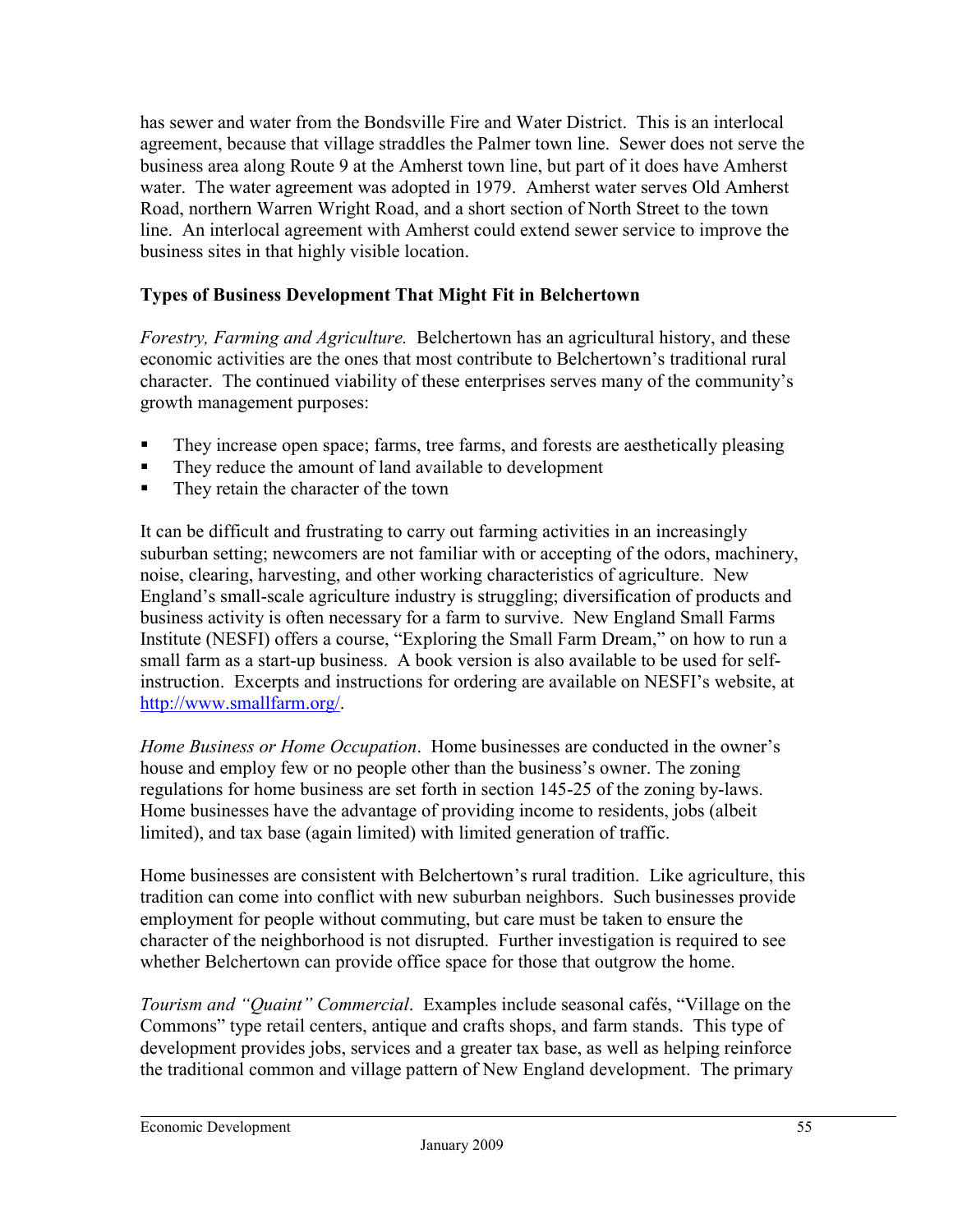disadvantage of this type of development is that it increases traffic, although it a stream of traffic [potential customers] is what makes such businesses possible. Clustering buildings with pedestrian access can help mitigate traffic congestion.

*Specialty Service Centers*. Current market dynamics have spawned new kinds of businesses that were not envisioned just a few years ago. One example is assisted living, or continued care facilities. As more people live longer and knowledge about wellness expands, we should anticipate and plan for businesses to serve the elder population.

*Professional Office Parks*. This type of development provides office space for doctors and medical professionals, lawyers, software and engineering companies, insurance firms, banks, and other office uses. These can be further subdivided into those that directly serve the public, for example medical, and those that do not, such as software development. Depending upon market forces and the design of the park, these businesses may tend to be small and serve limited, niche, or specific markets. Belchertown's zoning by-laws categorize these as Limited Business.

These types of businesses have the following advantages:

- Provide a relatively stable job and tax base
- Buildings can have more aesthetically pleasing appearances since these businesses do not generally need mass advertising to promote their service
- Trip generation tends to be scattered throughout the day, rather than focused at rush hour

*Light Industrial & Manufacturing*. Firms in this category range in size from small starter and specialty shops to large enterprises with many employees, significant assessed valuations for land and buildings, and significant excise tax revenue to the local town. In today's New England market place light industrial jobs often require highly skilled employees. Depending upon local site plan regulations and regional market forces, the appearance of properties developed or redeveloped for light industry can range from utilitarian to up-scale.

These types of businesses have the following advantages:

- Significant tax revenue
- Do not rely on customers seeing signs and parking from road, and so can be less visually intrusive than retail and commercial businesses
- A wide range and number of employment opportunities
- Companies often contribute to local events and causes

#### **Summary of Town Survey**

The following two questions from the survey conducted in the spring of 2000 pertained to economic development: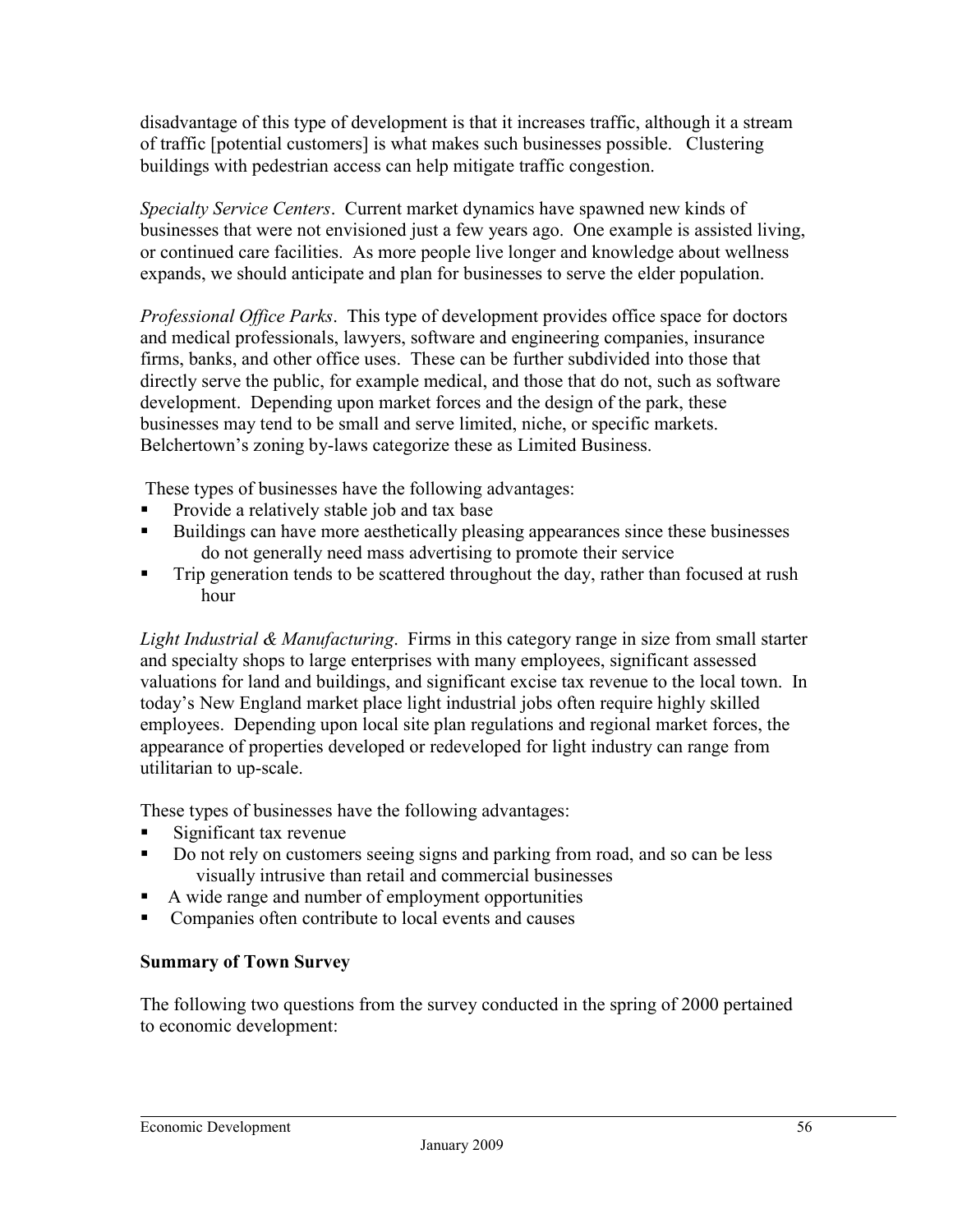To what extent do you support or oppose the following forms of economic development in Belchertown?

Support: Small retail shops **Agriculture** Restaurants Home-based business Artisan and craftsman Technical services Professional office space Tourism Light industry

Neutral: Large retail Warehousing distribution

Oppose: Heavy industry

Food stores

To what extent are you satisfied or dissatisfied with the availability of each of the following in Belchertown?

| Satisfied:              | Legal services       |
|-------------------------|----------------------|
| Gas stations            | Internet access      |
| Pharmacy                | Septic/sewer service |
| Convenience stores      | Book stores          |
| Liquor stores           | Restaurants          |
| <b>Banks</b>            | Overnight lodging    |
| Telephone service       | Music stores         |
| Bars and taverns        | Retail stores        |
| Neutral:                |                      |
| Automotive repair shops | Dissatisfied:        |
| Medical services        | Health/fitness clubs |
| Heating oil suppliers   | Cell phone coverage  |

# **D. Analysis: Opportunities to Expand Belchertown's Business Base In Ways That Fit Belchertown and Contribute to Town Life**

Taking into account the requirements of business and townspeople's desires to attract and foster businesses that fit into the community and add to the local quality of life, the following categories of business appear the most promising:

- Forestry, agriculture and agriculture-related
- Home occupations

Propane gas suppliers

Video stores

- **Properly sited, site planned, served with utilities as needed:** 
	- o Small-scale retail & service
	- o Trades' storage, shop, and vehicle lot
	- o Medium-scale retail and service
	- $\circ$  Office buildings & parks
	- o Light industrial buildings and parks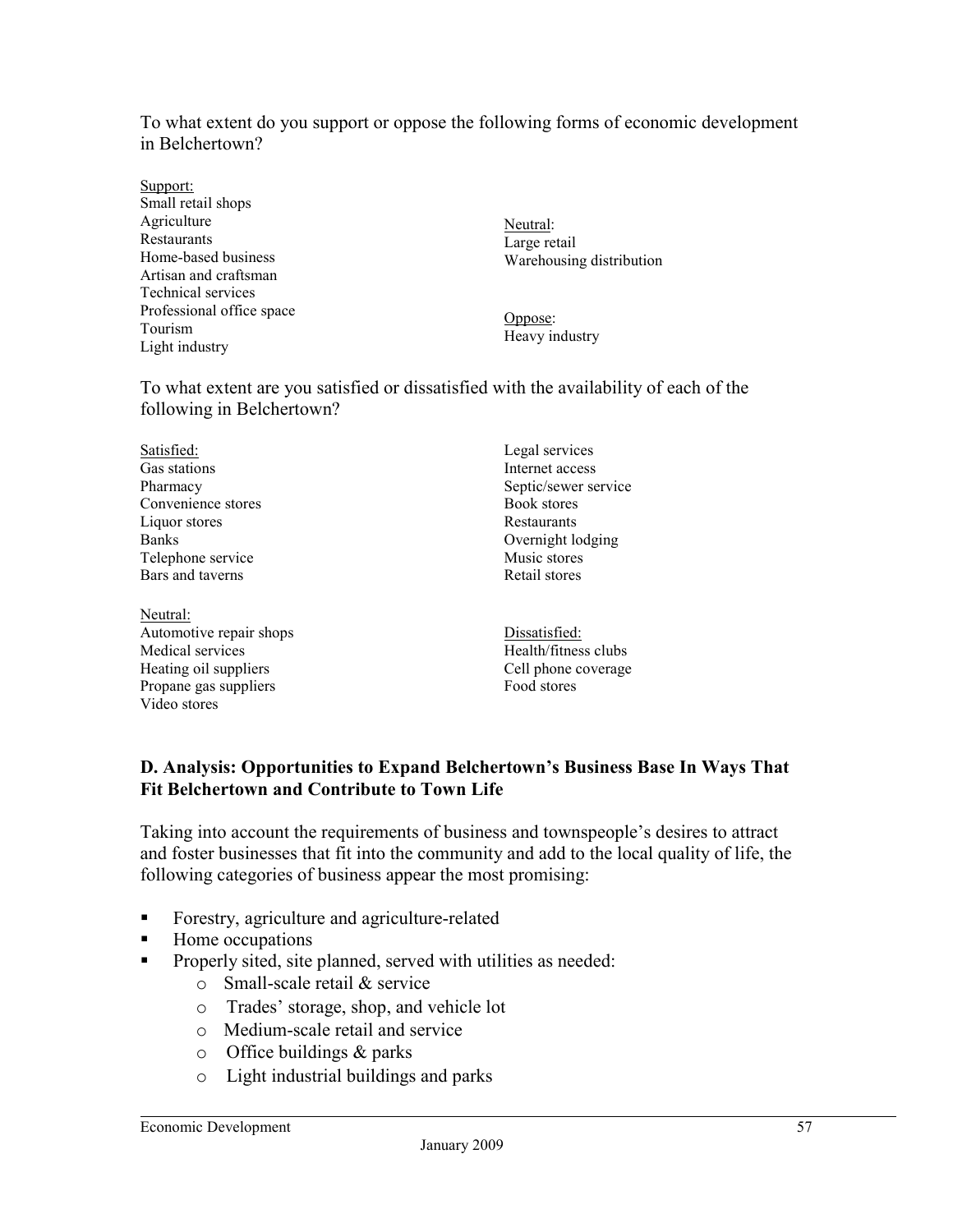- o Tourist and recreational
- o Assisted living facilities

At the March 14, 2002, Community Planning Forum, residents concurred with focusing desirable development in the town center to make best use of the extant public investment in road, sewer, and water systems. A high priority of townspeople is to retain the character and scale around the common as the unique heart of the community. Townspeople also endorsed the concept of outlying, small-scale village centers in Bondsville and Dwight. The former state school property was viewed as a key to economic vitality in the town center, perhaps including its own village-style plan. For remaining outlying areas, townspeople would like to accommodate residential development in ways that conserve open space and small town character. This overall land use concept suggests the following potential fit between business development and the community's land use plan. In each instance, the town should seek a combination of regulations and procedures to achieve an appropriate combination of design characteristics to complement the pattern of surrounding activities.

At the November 7, 2007 Community Planning Forum, residents suggested the following uses for the State School property:

- **Mixed-use, suggested uses:** 
	- o Museum
	- o School
	- o Restaurants
	- o To be determined by NESFI
- Destination spa and resort (and hotel?)
- **Equestrian facility**

*Town Common:* Small specialty shops and services

*Former State School Property:* Industrial park, office park, utilitarian businesses that do not need view from roadways, assisted care, large potential for mixed use

*Rest of Town Center:* Medium-sized retail and service, office buildings, industrial parks, with potential for mixed use

*Outlying Villages*: Small retail and service clustered in village-style pattern with potential for mixed uses

*Other outlying areas:* Agriculture and agriculture-related, home occupations, tourism and recreation-related.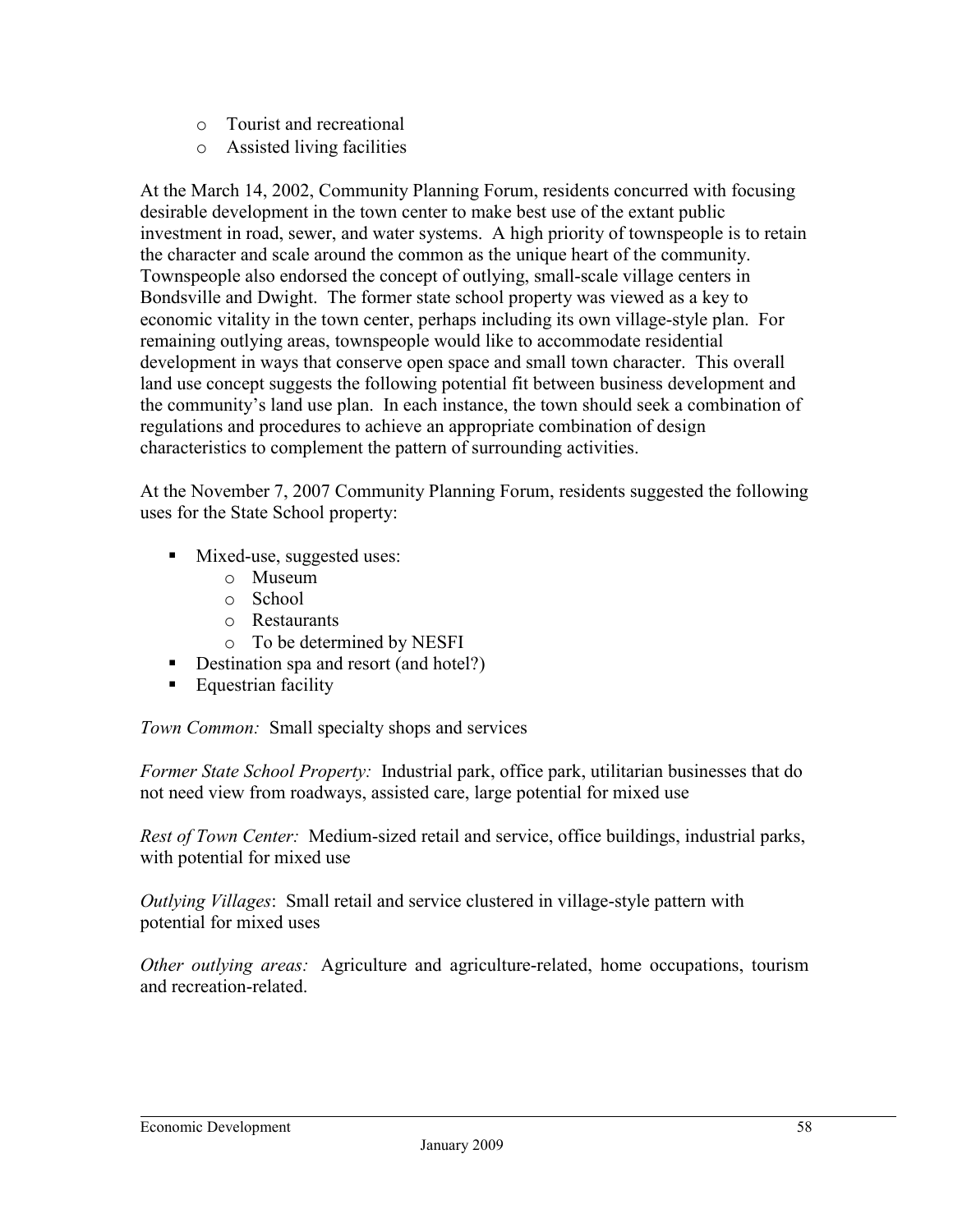# **E. Implementation Actions**

# **Recommended Actions**

| $I.D.$ &<br>Priority                         | Action                                                                                                                                                                                                                                                                                                                                                                                                                                                                                                              | When<br>Initiate | *Leadership<br>[and others who<br>should be involved]                     |
|----------------------------------------------|---------------------------------------------------------------------------------------------------------------------------------------------------------------------------------------------------------------------------------------------------------------------------------------------------------------------------------------------------------------------------------------------------------------------------------------------------------------------------------------------------------------------|------------------|---------------------------------------------------------------------------|
| $ED-1$<br>$\left($ old ED-2 $\right)$        | Work with the Economic Development and<br>Industrial Corporation to plan and achieve<br>redevelopment of the state school property in ways<br>that gain the most for the community. Consider how<br>utilitarian service facilities might be tucked into the<br>site plan concept.                                                                                                                                                                                                                                   |                  | *Planning Board                                                           |
| $ED-2$<br>$\left($ old ED-1)                 | Examine the zoning bylaw, and compare the types of<br>businesses that are allowed in the town center with<br>the types that have been identified as promising for<br>that area. Identify developable parcels in the town<br>center; consider whether they need to be rezoned;<br>and whether adjustments are needed in allowed<br>uses, dimensional and site plan requirements, sign<br>regulations, and development review procedures.<br>Consider full or partial implementation of the 2003<br>Town Center Plan. |                  | * Planning Board                                                          |
| $ED-3$<br>(old $ED-3$ ,<br>8, 10, and<br>13) | Advance agriculture and related businesses.<br>Appoint a town NESFI liaison and/or an Agricultural<br>Commission to attract and retain farming<br>professionals. Consider zoning and other tools to<br>encourage this industry.                                                                                                                                                                                                                                                                                     |                  | *Conservation<br>Commission<br>[Agric Cmsn, NESFI,<br>town NESFI liaison] |
| $ED-4$<br>(old $ED-4$ )                      | Identify suitable businesses for those developable<br>parcels of land available in town.                                                                                                                                                                                                                                                                                                                                                                                                                            |                  | *Planning Board                                                           |
| $ED-5$<br>(new)                              | Work with the Quaboag Valley Business Assistance<br>Corporation to encourage and support job creation<br>and job retention through assistance to small and<br>micro-enterprise businesses in the forms of business<br>loans, training, and technical assistance.                                                                                                                                                                                                                                                    |                  | *QVBAC                                                                    |
| ED-6<br>(new)                                | Work with the Quaboag Valley Business Assistance<br>Corporation to encourage and support job creation,<br>job enhancement, and job retention through<br>assistance to individuals in the forms of skills<br>training and financial literacy.                                                                                                                                                                                                                                                                        |                  | *QVBAC                                                                    |
| $ED-7$<br>(old ED-<br>12)                    | Work with the Quaboag Valley C.C., NESFI, and<br>others in encouraging eco-tourism through local<br>farms, the Quabbin Reservoir, and other open space<br>in town.                                                                                                                                                                                                                                                                                                                                                  |                  | *BoS<br>[Planning Board]                                                  |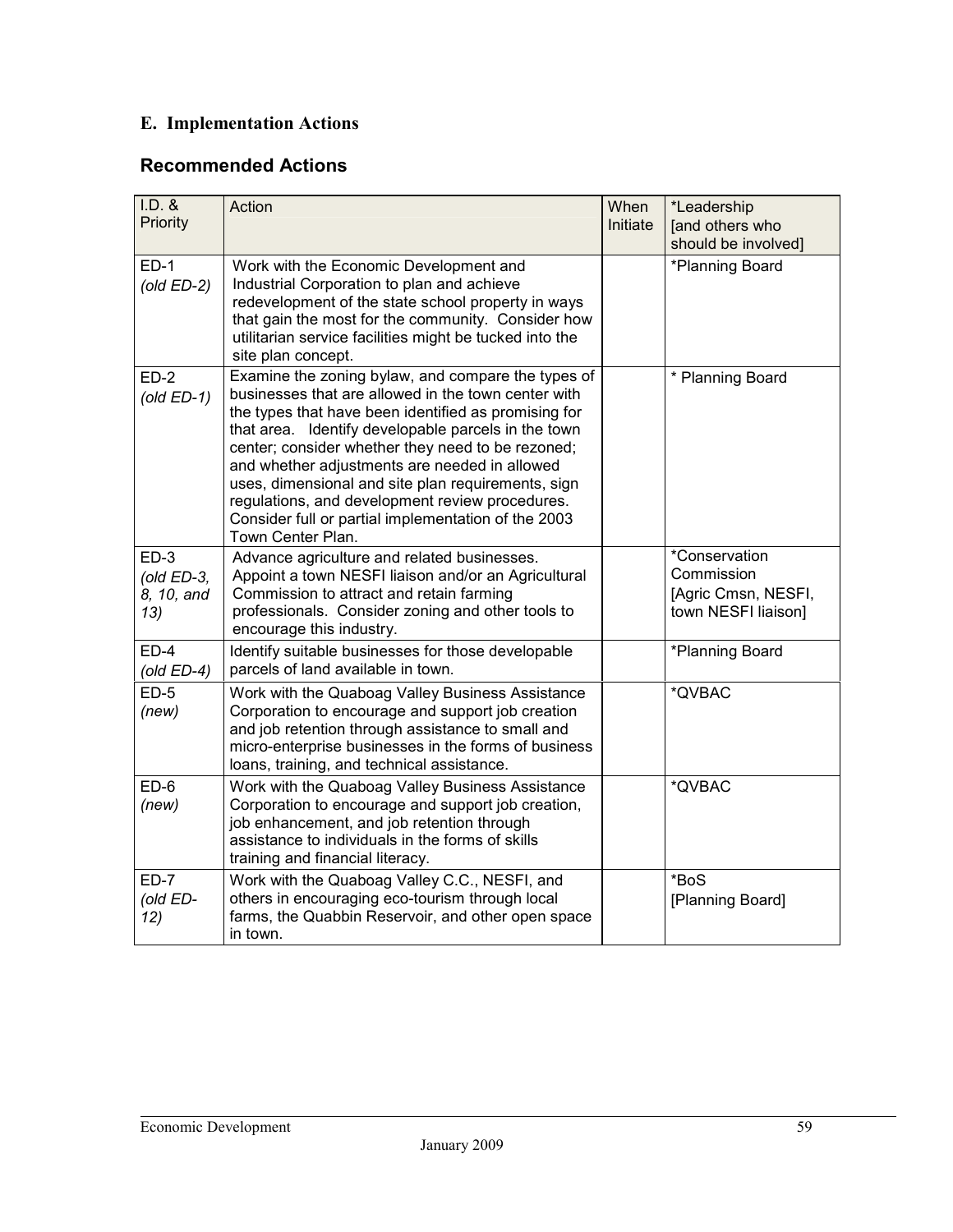# **Completed Actions**

| LD.<br>[Old] | Action                                                                                                                                                                                                                                                                                                                                                                                                                                                                                                                    | Date<br>Completed | <b>Remarks</b>                                                                                                         |
|--------------|---------------------------------------------------------------------------------------------------------------------------------------------------------------------------------------------------------------------------------------------------------------------------------------------------------------------------------------------------------------------------------------------------------------------------------------------------------------------------------------------------------------------------|-------------------|------------------------------------------------------------------------------------------------------------------------|
| $ED-1$       | Examine the zoning bylaw, and compare the<br>types of businesses that are allowed in the<br>town center with the types that have been<br>identified as promising for that area. Identify<br>developable parcels in the town center;<br>consider whether they need to be rezoned;<br>and whether adjustments are needed in<br>allowed uses, dimensional and site plan<br>requirements, sign regulations, and<br>development review procedures. Consider<br>full or partial implementation of the 2003<br>Town Center Plan. | 2003              | Town Center Plan only<br>was completed to<br>consider revitalization<br>efforts for this critical<br>section of town.  |
| $ED-2$       | Work with the Economic Development and<br>Industrial Corporation to plan and achieve<br>redevelopment of the state school property in<br>ways that gain the most for the community.<br>Consider how utilitarian service facilities<br>might be tucked into the site plan concept.                                                                                                                                                                                                                                         | ongoing           | There is an ongoing effort<br>to redevelop this property<br>into a mixed-use spa,<br>equestrian, and retail<br>center. |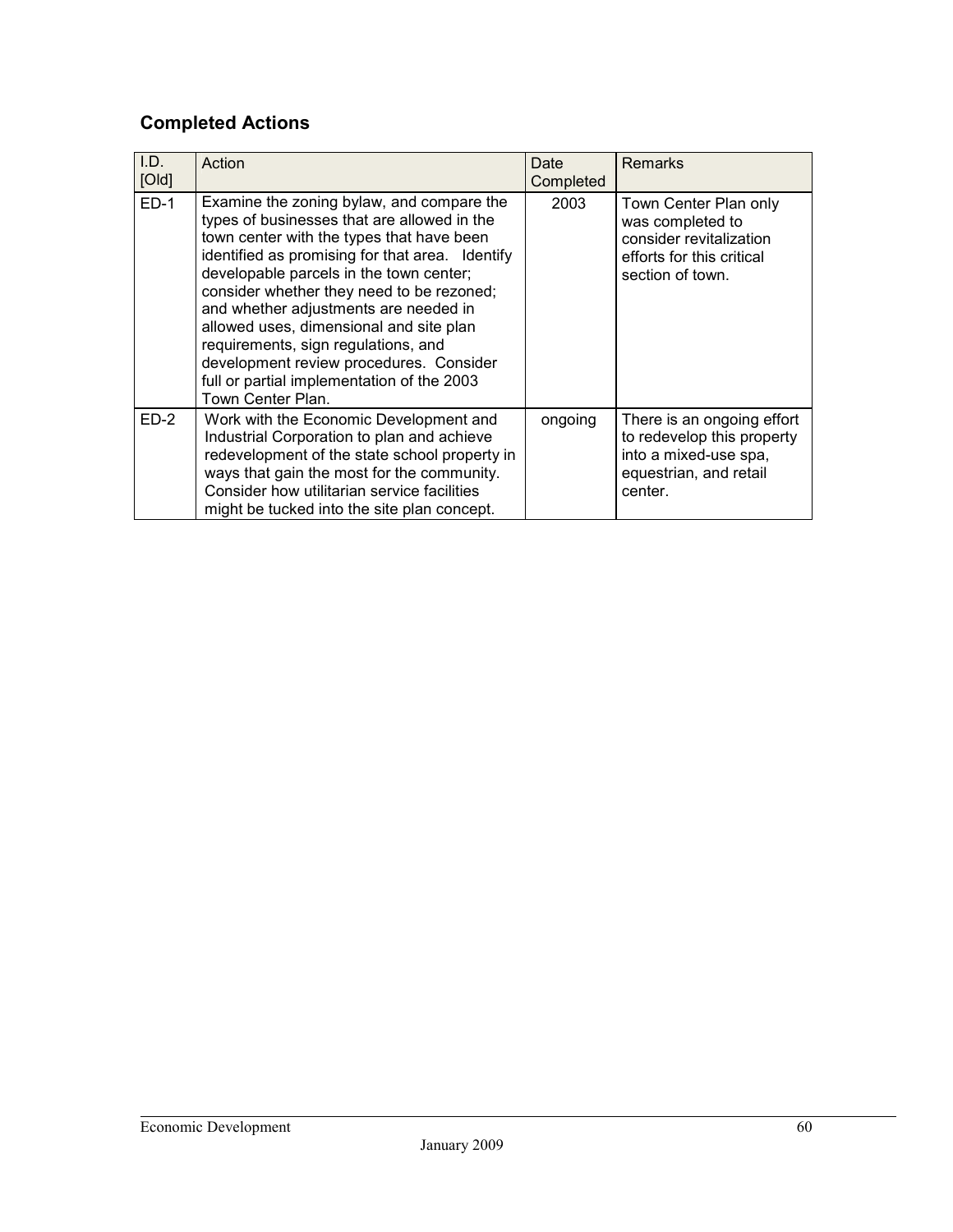# **Actions Recommended for Deletion** *(from 2002 Community Plan)*

| I.D.<br>[Old] | Action                                                                                                                                                                                                                                                                             | <b>Reason for Deletion</b>                                                                                                                               |
|---------------|------------------------------------------------------------------------------------------------------------------------------------------------------------------------------------------------------------------------------------------------------------------------------------|----------------------------------------------------------------------------------------------------------------------------------------------------------|
| $ED-3$        | Visit all owners and operators of agricultural and<br>agriculture-related businesses. Ask and listen<br>carefully for specific ways the community could help<br>the continued viability of these enterprises.<br>Incorporate their suggestions into the implementation<br>program. | Not necessary for BoS to monitor;<br>these owners and operators<br>should be encouraged to provide<br>input at any time; incorporated<br>into ED-3 above |
| $ED-5$        | Initiate collaborative planning with the residents of<br>Bondsville and the Town of Palmer. Consider how<br>business might better serve the residents and add to<br>the village's vitality.                                                                                        | This is a necessary task only after<br>the completion of ED-4 above.                                                                                     |
| $ED-6$        | Work with the Town of Amherst to extend sewer and<br>water service into Belchertown to support a small<br>scale clustered, village-type development off Route<br>9, perhaps on both sides of the town line.                                                                        | This has been investigated and<br>should be pursued on a case-by-<br>case basis.                                                                         |
| $ED-8$        | Support the UMass Horticultural Station and the New<br>England Small Farms Institute as major contributors<br>to Belchertown's agricultural based.                                                                                                                                 | Incorporated into ED-3 above.                                                                                                                            |
| $ED-9$        | Develop a web site to outline the resources available<br>to entrepreneurs/home-based businesses and<br>encourage development of a home-based business<br>support group.                                                                                                            | Best supported on a case-by-case<br>basis - there are many neighbors<br>not desiring businesses operating<br>in their neighborhoods.                     |
| ED-10         | Consider adopting a "Right to Farm" bylaw, which<br>underscores Belchertown's support for agriculture<br>and alerts newcomers to the fact that they are<br>moving into an agricultural area.                                                                                       | Incorporated into ED-3 above.                                                                                                                            |
| <b>ED-11</b>  | In accordance with Mass, General Law Ch. 41<br>section 81D, propose the town hire an economic<br>development consultant.                                                                                                                                                           | Hired as required.                                                                                                                                       |
| ED-13         | Appoint an Agricultural Economic Development<br>Council.                                                                                                                                                                                                                           | Incorporate into ED-3 above.                                                                                                                             |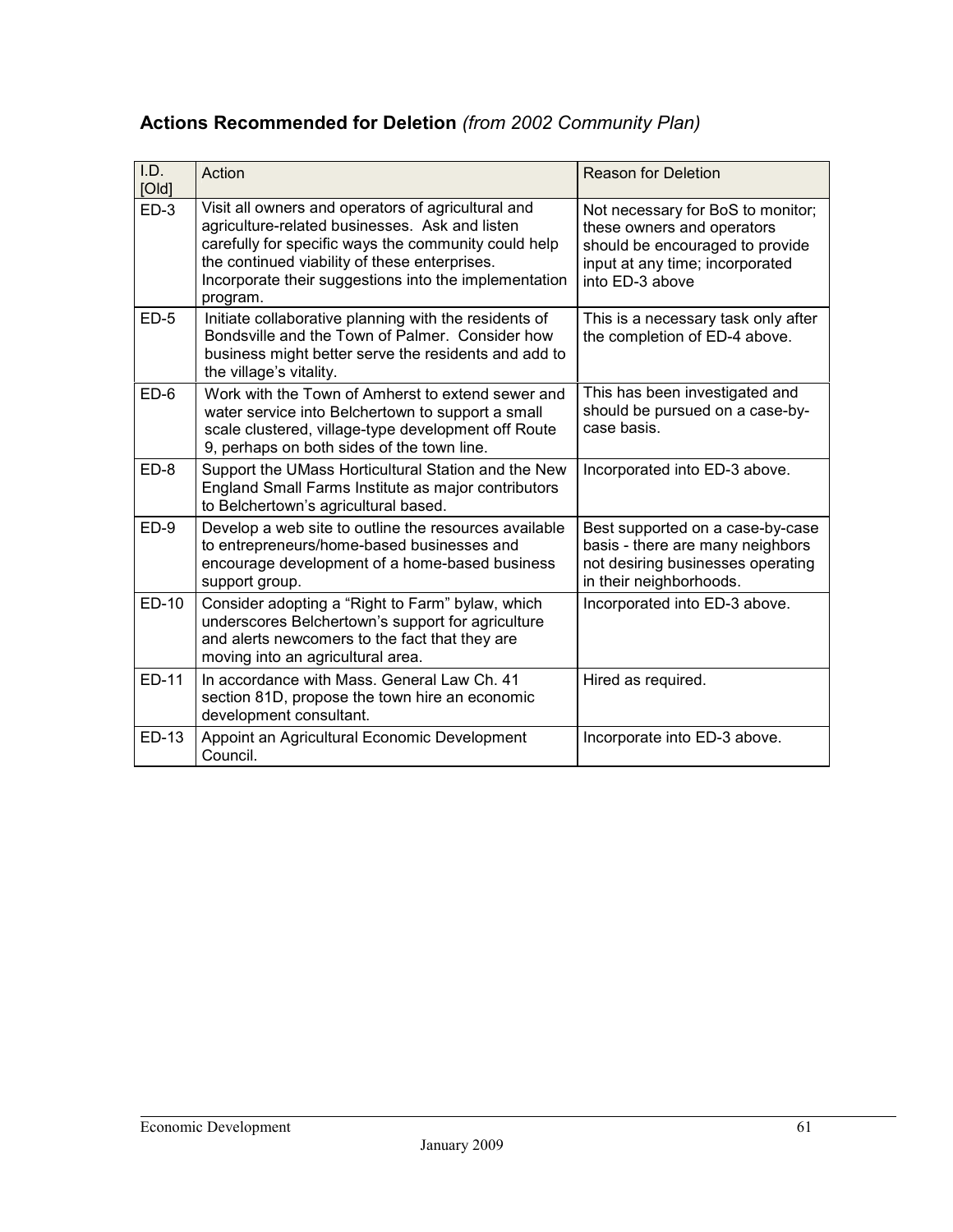# **F. References**

# **Further Information:**

The U.S. Census's Economic Census data for 1997

(http://www.census.gov/epcd/www/econ97.html). Use the "Report by State" to get information for Hampshire county. This includes Number of Establishments per sector.

| Ref                     | Name                     | Location                                                             | Date        | $\overline{\#}$ of |
|-------------------------|--------------------------|----------------------------------------------------------------------|-------------|--------------------|
| $\mathbf{ID}$           |                          |                                                                      |             | pages              |
| $\mathbf{1}$            | Build out                | Belchertown_buildout.xls                                             | cd pub Fall |                    |
|                         | report                   |                                                                      | 2000        |                    |
| $\overline{2}$          | Implications             | http://www.belchertown.org/departments/planning/Implic               |             | 6                  |
|                         | of Input                 | ations of input so far.htm                                           |             |                    |
|                         | Received<br>from the     |                                                                      |             |                    |
|                         |                          |                                                                      |             |                    |
| $\overline{\mathbf{3}}$ | Community<br>Residential |                                                                      | 1998        |                    |
|                         |                          | Real Estate Sales 1998, parcel count by property class,              |             |                    |
|                         | Property in              | Tax Rate, Residential Taxes, Building Permits Issued                 |             |                    |
|                         | the Pioneer              |                                                                      |             |                    |
|                         | Valley Region            | http://www.pvpc.org/info/docs/property.pdf                           |             |                    |
| $\overline{4}$          | Belchertown              | <b>Town Clerk</b>                                                    | Oct. 21,    | 12                 |
|                         | <b>Business</b>          |                                                                      | 1999        |                    |
|                         | Certificates             |                                                                      |             |                    |
| $\overline{5}$          | Available                | Visual survey, assessors' records                                    | 2002        | $\mathbf{1}$       |
|                         | business                 |                                                                      |             |                    |
|                         | parcels                  |                                                                      |             |                    |
| 6                       | Other town               |                                                                      |             |                    |
|                         | statistics               |                                                                      |             |                    |
| $\tau$                  | Community                | http://www.belchertown.org/departments/planning/Notes                | Oct 26,     | 49                 |
|                         | Plan Project             | from Fall forum .htm                                                 | 2000        |                    |
|                         | First                    |                                                                      |             |                    |
|                         | Community                |                                                                      |             |                    |
|                         | Forum                    |                                                                      |             |                    |
| $\,$ 8 $\,$             | Community                | http://www.belchertown.org/departments/planning/Notes                | Feb. 8,     | 17                 |
|                         | Plan Project             | from Feb forum.htm                                                   | 2001        |                    |
|                         | Second                   |                                                                      |             |                    |
|                         | Community                |                                                                      |             |                    |
| $\overline{9}$          | Forum                    |                                                                      | Fall 1999   | 5                  |
|                         | Existing<br>Studies of   | Copy of report by Matthew Steinberg (the grad student<br>from UMASS) |             |                    |
|                         | Town of                  |                                                                      |             |                    |
|                         | Belchertown              |                                                                      |             |                    |
|                         | Resources                |                                                                      |             |                    |
| 10                      | Master Plan:             | Copy of report by Matthew Steinberg (the grad student                | Fall 1999   | 17                 |
|                         | Belchertown's            | from UMASS)                                                          |             |                    |
|                         | Future                   |                                                                      |             |                    |
|                         | Presence                 |                                                                      |             |                    |
| 11                      | 2000-2001                |                                                                      | 2000        | $\mathbf{1}$       |
|                         | "Community               |                                                                      |             |                    |
|                         | Visioning"               |                                                                      |             |                    |
| 12                      | Belchertown              |                                                                      | 2000        | 6                  |
|                         | <b>Survey Result</b>     |                                                                      |             |                    |